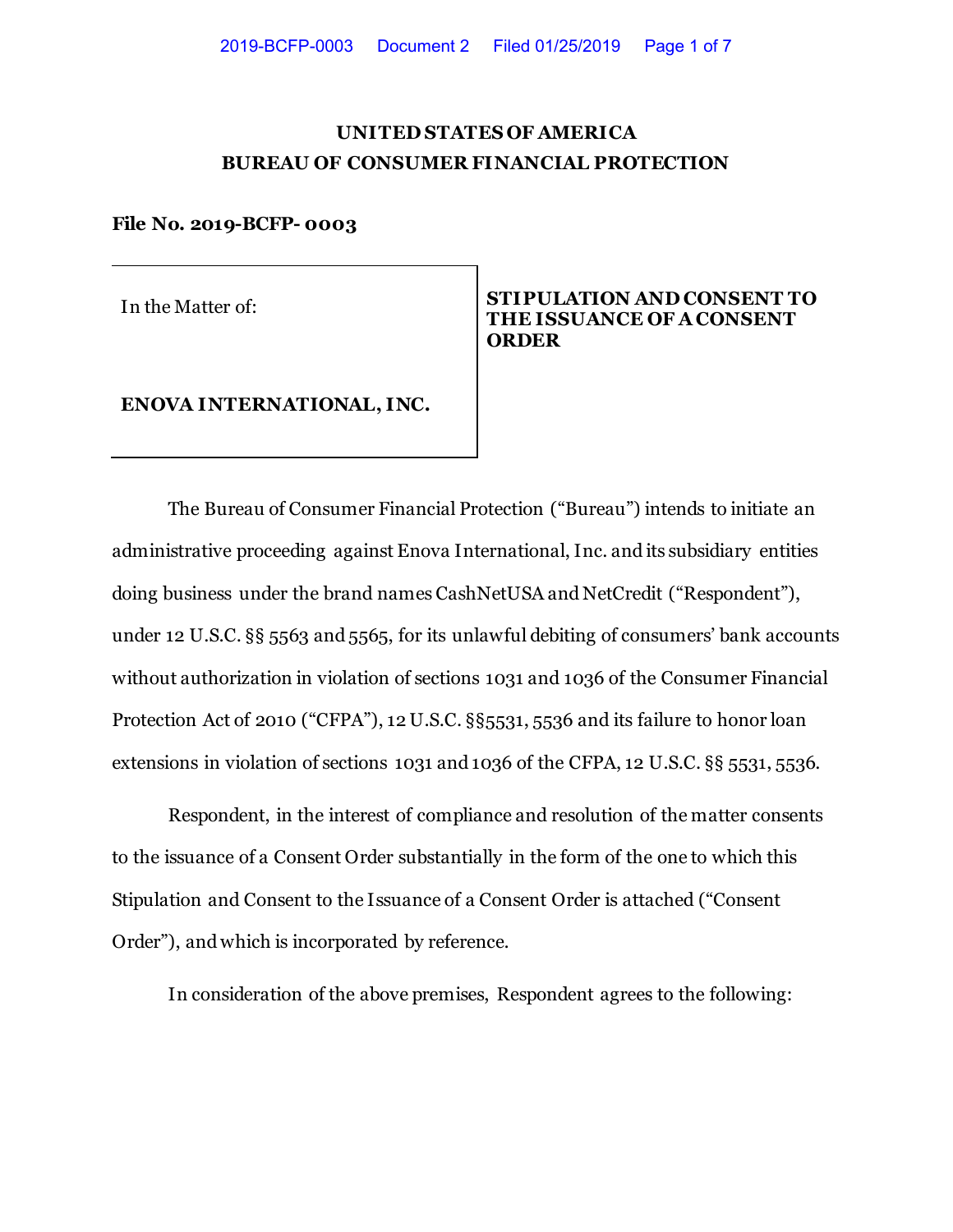## **Jurisdiction**

1. The Bureau has jurisdiction over this matter under sections 1053 and 1055 of the CFPA, 12 U.S.C. §§ 5563, 5565.

#### **Consent**

- 2. Respondent agrees to the issuance of the Consent Order, neither admitting nor denying to the findings of fact or conclusions of law.
- 3. Respondent agrees that the Consent Order will be deemed an "order issued with the consent of the person concerned" under 12 U.S.C.  $\S$  5563(b)(4), and agrees that the Consent Order will become a final order, effective upon issuance, and will be fully enforceable by the Bureau under 12 U.S.C.  $\S$ § 5563(d)(1) and 5565.
- 4. Respondent voluntarily enters into this Stipulation and Consent to the Issuance of a Consent Order.
- 5. The Consent Order resolves only Respondent's potential liability for law violations that the Bureau asserted or might have asserted based on the practices described in Section V of the Consent Order, to the extent such practices occurred before the Effective Date and the Bureau knows about them as of the Effective Date. Respondent acknowledges that no promise or representation has been made by the Bureau or any employee, agent, or representative of the Bureau, about any liability outside of this action that may have arisen or may arise from the facts underlying this action or immunity from any such liability.
- 6. Respondent agrees that the facts described in Section V of the Consent Order will be taken as true and be given collateral estoppel effect, without further proof, in any proceeding before the Bureau to enforce the Consent Order, or in any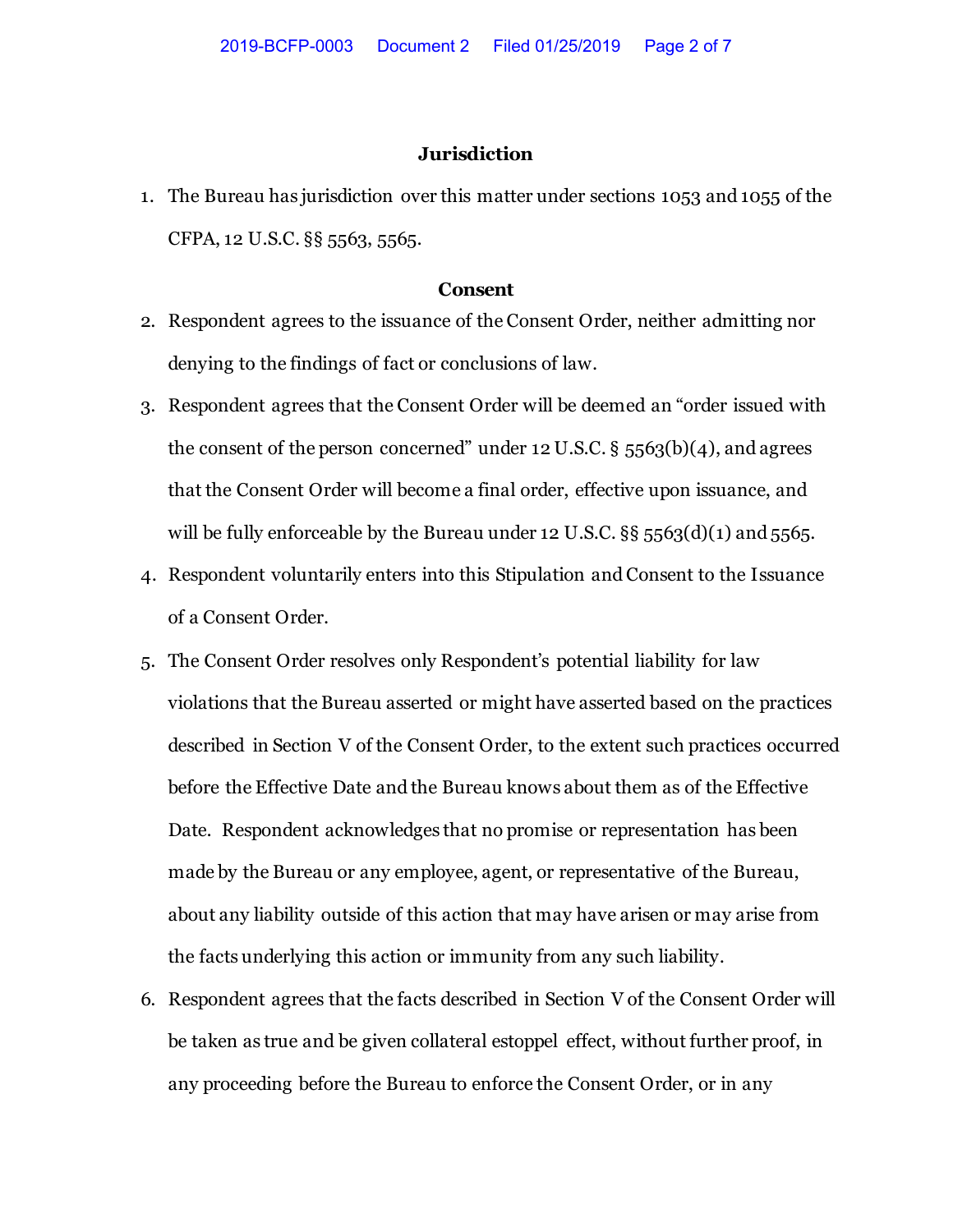subsequent civil litigation by the Bureau to enforce the Consent Order or its rights to any payment or monetary judgment under the Consent Order, such as a non-dischargeability complaint in any bankruptcy case.

- 7. The terms and provisions of this Stipulation and the Consent Order will be binding upon, and inure to the benefit of, the parties hereto and their successors in interest.
- 8. Respondent agrees that the Bureau may present the Consent Order to the Bureau Director for signature and entry without further notice.

## **Waivers**

- 9. Respondent, by consenting to this Stipulation, waives:
	- a. Any right to service of the Consent Order, and agrees that issuance of the Consent Order will constitute notice to the Respondent of its terms and conditions;
	- b. Any objection to the jurisdiction of the Bureau, including, without limitation, under section 1053 of the CFPA, 12 U.S.C. § 5563;
	- c. The rights to all hearings under the statutory provisions under which the proceeding is to be or has been instituted; the filing of proposed findings of fact and conclusions of law; proceedings before, and a recommended decision by, a hearing officer; all post-hearing procedures; and any other procedural right available under section 1053 of the CFPA, 12 U.S.C. § 5563, or 12 CFR Part 1081;
	- d. The right to seek any administrative or judicial review of the Consent Order;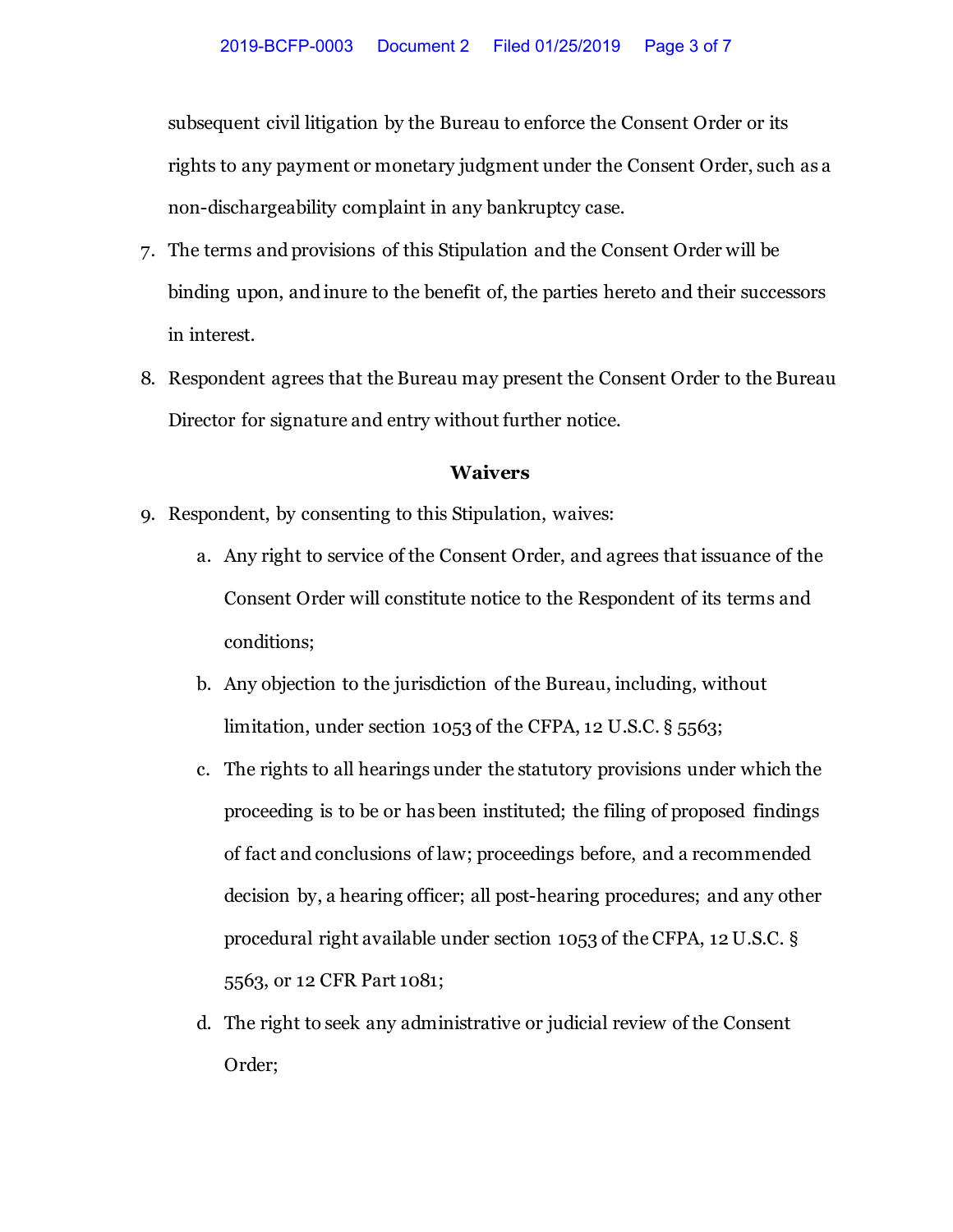- e. Any claim for fees, costs or expenses against the Bureau, or any of its agents or employees, and any other governmental entity, related in any way to this enforcement matter or the Consent Order, whether arising under common law or under the terms of any statute, including, but not limited to the Equal Access to Justice Act and the Small Business Regulatory Enforcement Fairness Act of 1996; for these purposes, Respondent agrees that Respondent is not the prevailing party in this action because the parties have reached a good faith settlement;
- f. Any other right to challenge or contest the validity of the Consent Order;
- g. Such provisions of the Bureau's rules or other requirements of law as may be construed to prevent any Bureau employee from participating in the preparation of, or advising the Director as to, any order, opinion, finding of fact, or conclusion of law to be entered in connection with this Stipulation or the Consent Order; and
- h. Any right to claim bias or prejudgment by the Director based on the consideration of or discussions concerning settlement of all or any part of the proceeding.

[Signature on following page]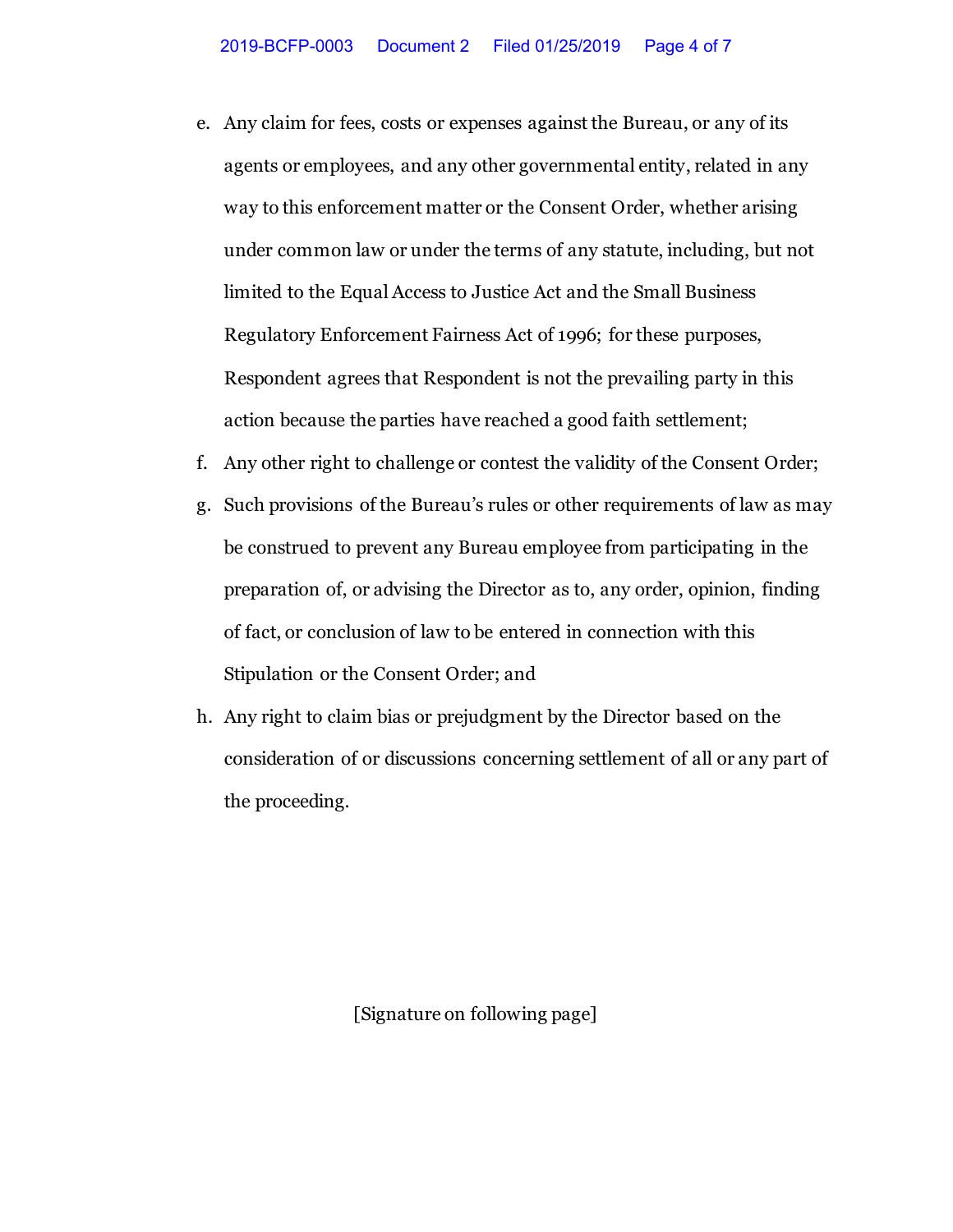## ENOVA INTERNATIONAL, INC. BY:

 $\frac{1}{2}$  ,  $\frac{1}{2}$  ,  $\frac{1}{2}$  ,  $\frac{1}{2}$  ,  $\frac{1}{2}$  ,  $\frac{1}{2}$  ,  $\frac{1}{2}$  ,  $\frac{1}{2}$  ,  $\frac{1}{2}$  ,  $\frac{1}{2}$  ,  $\frac{1}{2}$  ,  $\frac{1}{2}$  ,  $\frac{1}{2}$  ,  $\frac{1}{2}$  ,  $\frac{1}{2}$  ,  $\frac{1}{2}$  ,  $\frac{1}{2}$  ,  $\frac{1}{2}$  ,  $\frac{1$ 

January 18, 2019

Name: \_\_\_\_\_\_\_\_\_\_\_\_\_\_\_ Date David Fisher Title: <u>Chief Executive Officer ,</u> Enova International, Inc.

The undersigned directors of Enova International, Inc. each acknowledges having read this Stipulation and the Consent Order, and approves of Enova International, Inc. entering into this Stipulation.

\_\_\_\_\_\_\_\_\_\_\_\_\_\_\_\_\_\_\_\_\_\_\_\_\_\_\_\_\_\_\_\_\_\_\_ \_\_\_\_\_\_\_\_\_\_\_\_\_\_\_\_\_\_\_\_\_

\_\_\_\_\_\_\_\_\_\_\_\_\_\_\_\_\_\_\_\_\_\_\_\_\_\_\_\_\_\_\_\_\_\_\_ \_\_\_\_\_\_\_\_\_\_\_\_\_\_\_\_\_\_\_\_\_

| Name: | <b>Date</b> |
|-------|-------------|
|       |             |

Director, Enova International, Inc.

Name: \_\_\_\_\_\_\_\_\_\_\_\_\_\_\_\_\_\_\_\_\_ Date

Director, Enova International, Inc.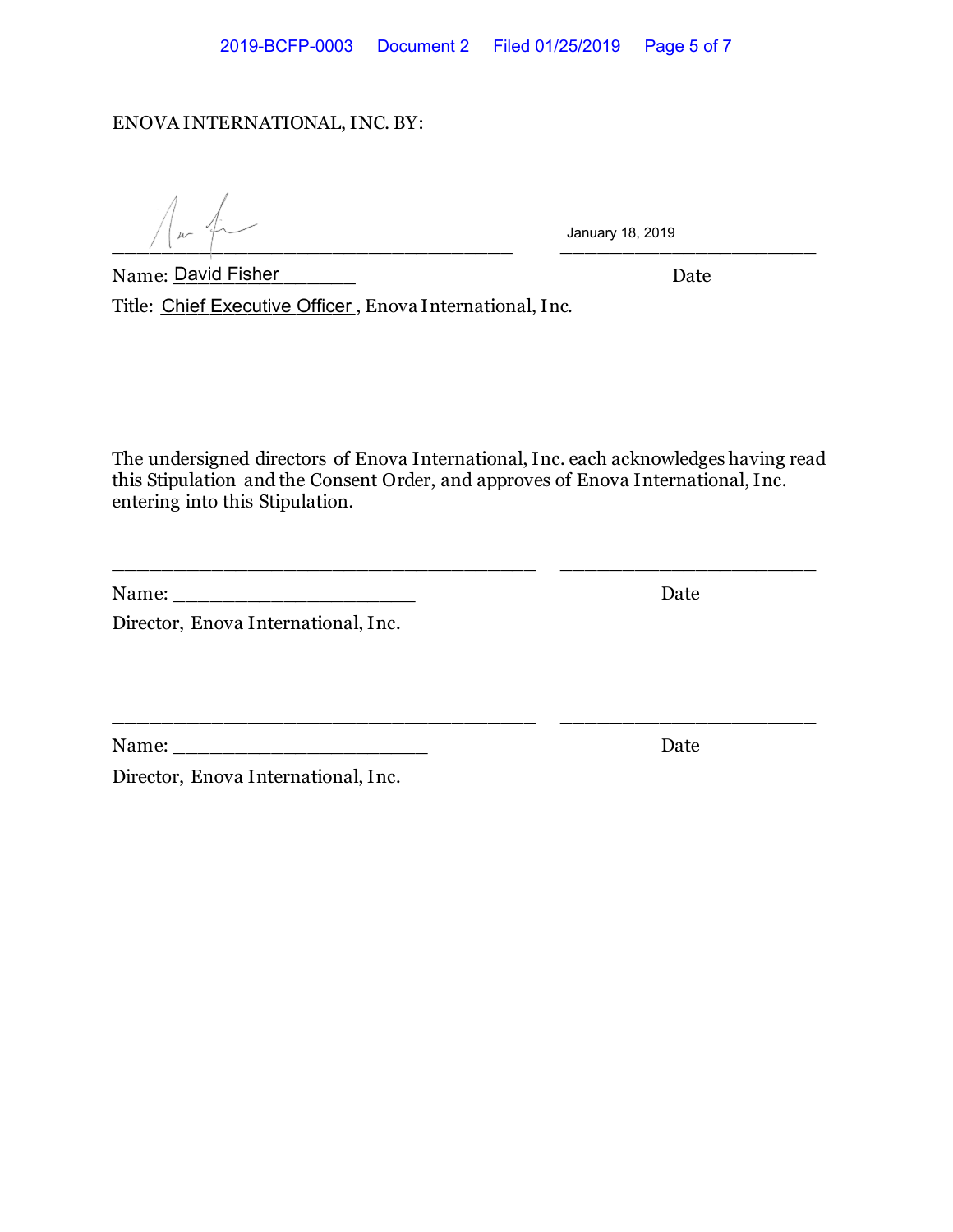ENOVAINTERNATIONAL, INC. BY:

Name: David Fisher Date Title: Chief Executive Officer, Enova International, Inc.

The undersigned directors of Enova International, Inc. each acknowledges having read this Stipulation and the Consent Order, and approves of Enova International, Inc. entering into this Stipulation.

a Q

Name: William M. Goodyear Director, Enova International, Inc. January 18, 2019

Date

Name: Daniel R. Feehan Director, Enova International, Inc. Date